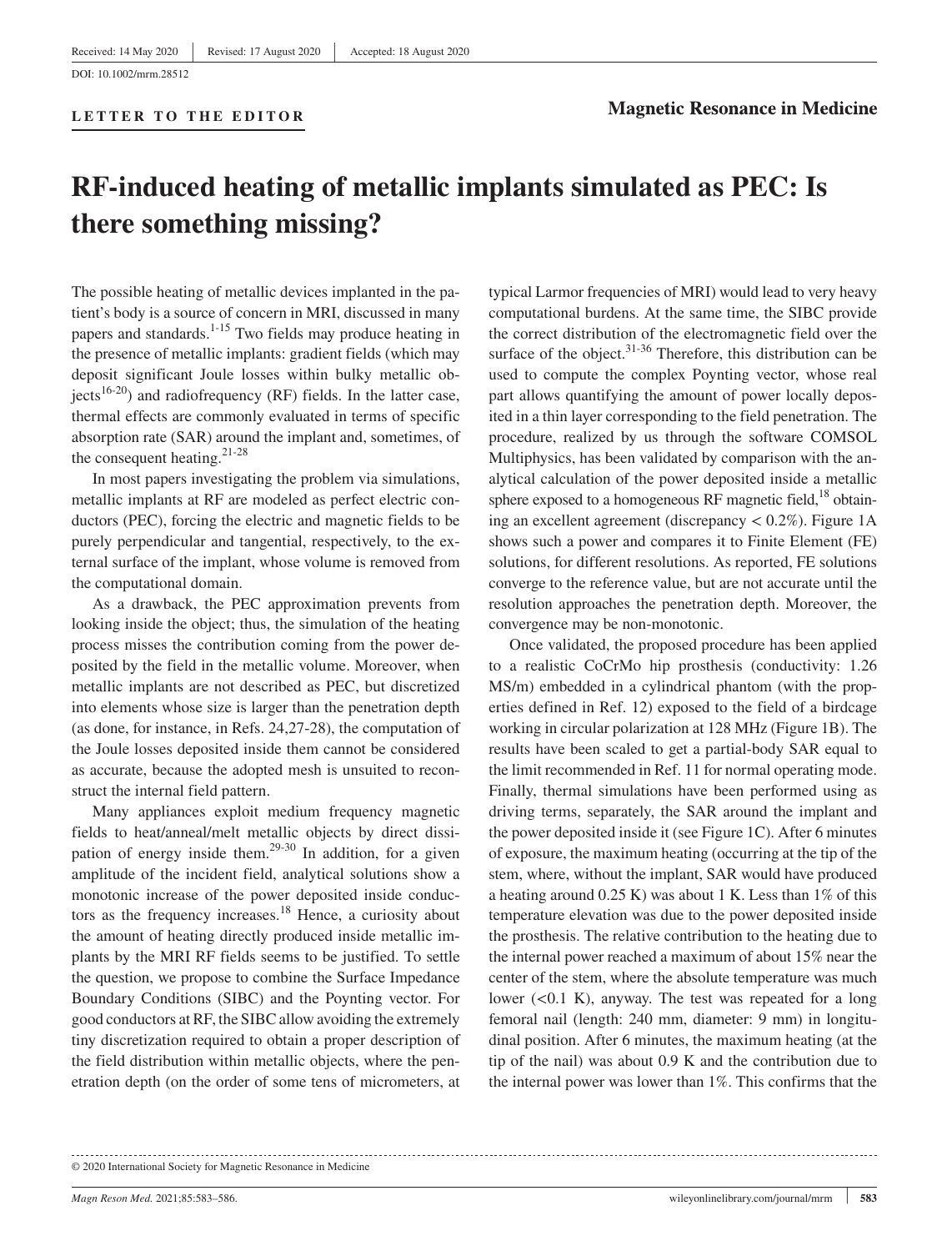

**FIGURE 1** RF-induced heating of CoCrMo objects at 128 MHz, where the penetration depth is ~40 μm: A, Joule losses induced in a sphere (radius: 1 cm; applied magnetic flux density: 1.2 μT), computed with the proposed approach based on the SIBC and Poynting vector (red horizontal line) and with a Finite Element solver for different values of the element size (blue dots); B, scheme of the analyzed hip implant embedded in a gel phantom, radiated by a birdcage antenna; C, maps comparing the temperature increases of the hip implant continuously radiated for 6 min, using as heat source the SAR around the implant itself or the Joule losses deposited within it.

heating due to Joule losses within the implant at RF is negligible. Hence, on a practical side, PEC models are acceptable, as are previous results based on discretizations larger than the penetration depth.

# **ACKNOWLEDGMENTS**

The results here presented have been developed in the framework of the 17IND01 MIMAS Project. This project has received funding from the EMPIR Programme, co-financed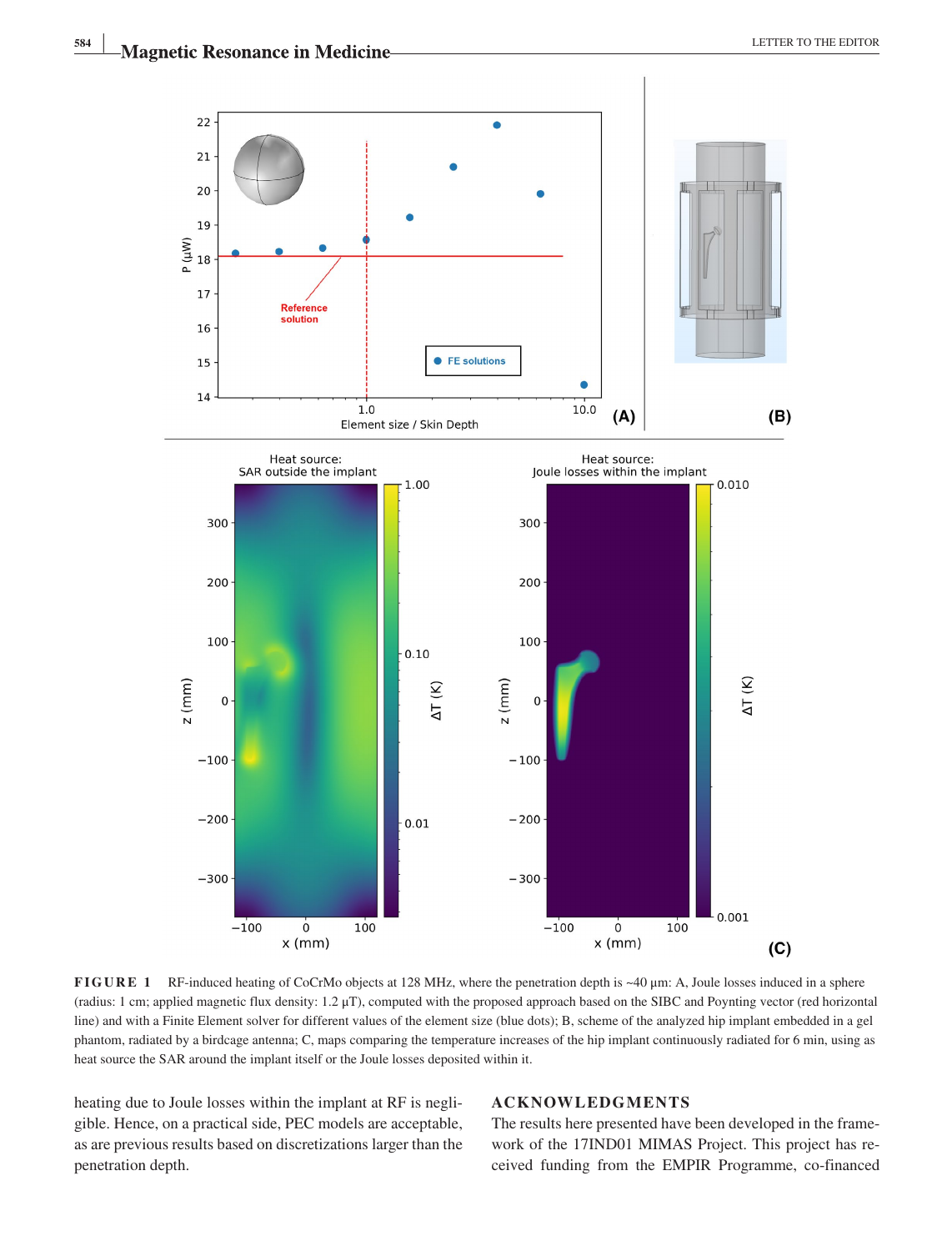by the Participating States and from the European Union's Horizon 2020 Research and Innovation Programme.

> Luca Z[i](https://orcid.org/0000-0002-2382-4710)lberti<sup>D</sup> Umberto Zanovello Alessandro Arduino Oriano Bottauscio Mario Chiampi

*Istituto Nazionale di Ricerca Metrologica, Torino, Italy*

### **Correspondence**

Luca Zilberti, Istituto Nazionale di Ricerca Metrologica, Strada delle Cacce 91, I- 10135, Torino, Italy. Email: [l.zilberti@inrim.it](mailto:l.zilberti@inrim.it)

# **ORCID**

*Luca Zilberti* **b** <https://orcid.org/0000-0002-2382-4710>

# **REFERENCES**

- 1. Davis P, Crooks L, Arakawa M, McRee R, Kaufman L, Margulis A. Potential hazards in NMR imaging: Heating effects of changing magnetic fields and RF fields on small metallic implants. *Am J Roentgenol*. 1981;137:857-860.
- 2. Nutt J, Anderson V, Peacock JH, Hammerstad J, Burchiel K. DBS and diathermy interaction induces severe CNS damage. *Neurology*. 2001;56:1384-1386.
- 3. Dempsey MF, Condon B, Hadley DM. Investigation of the factors responsible for burns during MRI. *J Magn Reson Imaging*. 2001;13:627-631.
- 4. Spiegel J, Fuss G, Backens M, et al. Transient dystonia following magnetic resonance imaging in a patient with deep brain stimulation electrodes for the treatment of Parkinson disease: Case report. *J Neurosurg*. 2003;99:772-774.
- 5. Irnich W, Irnich B, Bartsch C, Stertmann WA, Gufler H, Weiler G. Do we need pacemakers resistant to magnetic resonance imaging? *EP Eur*. 2005;7:353-365.
- 6. Henderson JM, Tkach J, Phillips M, Baker K, Shellock FG, Rezai AR. Permanent neurological deficit related to magnetic resonance imaging in a patient with implanted deep brain stimulation electrodes for Parkinson's disease: Case report. *Neurosurg*. 2005;57:E1063.
- 7. Graf H, Steidle G, Schick F. Heating of metallic implants and instruments induced by gradient switching in a 1.5-Tesla whole-body unit. *J Magn Reson Imaging*. 2007;26:1328-1333.
- 8. Kanal E, Barkovich AJ, Bell C, et al. ACR guidance document on MR safe practices: 2013. *J Magn Reson Imaging*. 2013;37:501-530.
- 9. Bannan KE, Handler W, Chronik B, Salisbury SP. Heating of metallic rods induced by time-varying gradient fields in MRI. *J Magn Reson Imaging*. 2013;38:411-416.
- 10. Winter L, Seifert F, Zilberti L, Murbach M, Ittermann B. MRIrelated heating of implants and devices: A review. *J Magn Reson Imaging*. 2020. <https://doi.org/10.1002/jmri.27194>
- 11. International Electrotechnical Commission (IEC). *Medical electrical equipment: Part 2–33. Particular requirements for the safety of*

*magnetic resonance equipment for medical diagnosis. IEC 60601-2-33 ed. 3.2. Consolidated with amendments 1 and 2*. Geneva: IEC, 2015.

- 12. American Society of Testing and Materials (ASTM) International. *Standard Test Method for Measurement of Radio Frequency Induced Heating On or Near Passive Implants During Magnetic Resonance Imaging*. West Conshohocken, PA: ASTM International; ASTM F2182-11a. 2019.
- 13. International Organization for Standardization (ISO). *Assessment of the Safety of Magnetic Resonance Imaging for Patients with an Active Implantable Medical Device*. Geneva, Switzerland: Technical Specification ISO/TS 10974 second edition. 2018.
- 14. Food and Drug Administration (FDA). *Establishing Safety and Compatibility of Passive Implants in the Magnetic Resonance (MR) Environment—Guidance for Industry and Food and Drug Administration Staff*. Rockville, MD: Food and Drug Administration; 2014.
- 15. Food and Drug Administration (FDA). *Assessment of Radiofrequency-Induced Heating in the Magnetic Resonance (MR) Environment for Multi-Configuration Passive Medical Devices – Guidance for Industry and Food and Drug Administration Staff*. Rockville, MD: Food and Drug Administration; 2016.
- 16. Zilberti L, Bottauscio O, Chiampi M, Hand J, Lopez HS, Crozier S. Collateral thermal effect of MRI-LINAC gradient coils on metallic hip prostheses. *IEEE Trans Magn*. 2014;50:1-4.
- 17. Zilberti L, Bottauscio O, Chiampi M, et al. Numerical prediction of temperature elevation induced around metallic hip prostheses by traditional, split, and uniplanar gradient coils. *Magn Reson Med*. 2015;74:272-279.
- 18. Zilberti L, Arduino A, Bottauscio O, Chiampi M. The underestimated role of gradient coils in MRI safety. *Magn Reson Med*. 2017;77:13-15.
- 19. Brühl R, Ihlenfeld A, Ittermann B. Gradient heating of bulk metallic implants can be a safety concern in MRI. *Magn Reson Med*. 2017;77:1739-1740.
- 20. Arduino A, Bottauscio O, Brühl R, Chiampi M, Zilberti L. In silico evaluation of the thermal stress induced by MRI switched gradient fields in patients with metallic hip implant. *Phys Med Biol*. 2019;64:245006.
- 21. Nyenhuis JA, Park SM, Kamondetdacha R, Amjad A, Shellock FG, Rezai AR. MRI and implanted medical devices: Basic interactions with an emphasis on heating. *IEEE Trans Device Mater Reliab*. 2005;5:467-480.
- 22. Stenschke J, Li D, Thomann M, Schaefers G, Zylka W. A numerical investigation of RF heating effect on implants during MRI compared to experimental measurements. *Adv Med Eng*. 2007;114:53-58.
- 23. Mohsin SA, Sheikh NM, Abbas W. MRI induced heating of artificial bone implants. *J Electromagnet Wave*. 2009;23:799-808.
- 24. Powell J, Papadaki A, Hand J, Hart A, McRobbie D. Numerical simulation of SAR induced around Co-Cr-Mo hip prostheses in situ exposed to RF fields associated with 1.5 and 3 T MRI body coils. *Magn Reson Med*. 2012;68:960-968.
- 25. Liu Y, Chen J, Shellock FG, Kainz W. Computational and experimental studies of an orthopedic implant: MRI-related heating at 1.5-T/64-MHz and 3-T/128-MHz. *J Magn Reson Imaging*. 2013;37:491-497.
- 26. Murbach M, Zastrow E, Neufeld E, Cabot E, Kainz W, Kuster N. Heating and safety concerns of the radio-frequency field in MRI. *Curr Radiol Rep*. 2015;3:1-9.